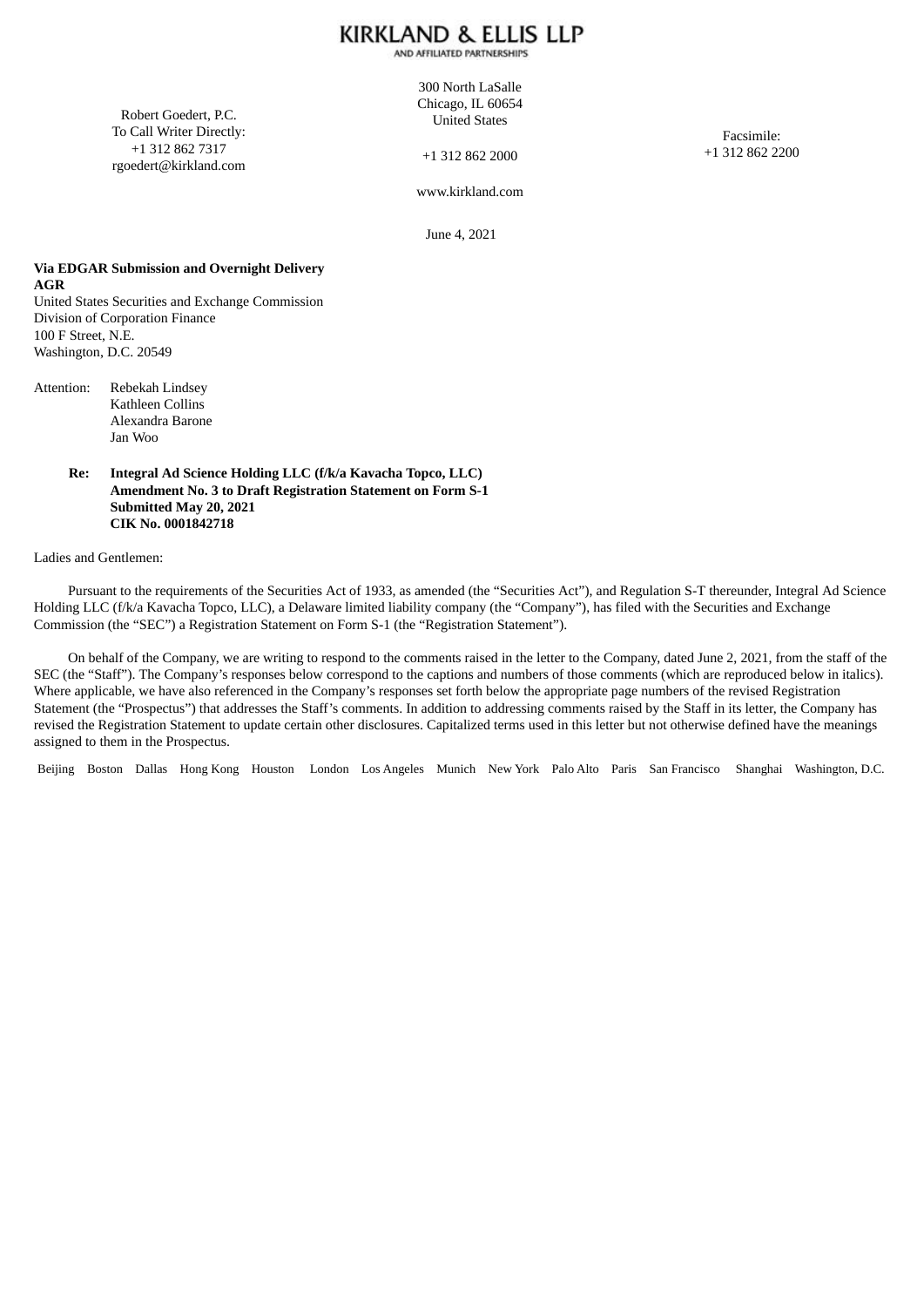Securities and Exchange Commission June 4, 2021 Page 2

#### **Management's Discussion and Analysis of Financial Condition and Results of Operations**

#### **Key Business Metrics, page 80**

1. You state that the decline in net revenue retention rate (NRR) from 132% in the first quarter of fiscal 2020 to 110% in the first quarter of fiscal 2021 was primarily due to reduced spend caused by the COVID-19 pandemic. If the decline was due to the pandemic, please explain why you did not experience a similar significant decline in fiscal 2019 compared to fiscal 2020. Also, explain why NRR for the first quarter of fiscal 2020 was significantly higher than the NRR for fiscal 2019 and how it compares to the NRR for the first quarter of fiscal 2019. In your response tell us whether *any other quarters during the last two fiscal years experienced similar spikes in NRR.*

#### **Response**

In response to the Staff's comment, the Company has added the bolded disclosure below on page 81 of the Registration Statement:

Our net revenue retention of advertising customers declined from 112% for the year ended December 31, 2019 to 108% for the year ended December 31, 2020, and declined from 132% for the three months ended March 31, 2020 to 110% for the three months ended March 31, 2021. The decline in the net revenue retention of advertising customers for the year ended December 31, 2019 compared to the year ended **December 31, 2020 was** primarily due to the reduced spend caused by the COVID-19 pandemic. **Since the COVID-19 pandemic effects began** late in the first quarter of 2020, the results for the first quarter of 2020 remained largely unaffected and revenue increased by 20% for the three months ended March 31, 2020 compared to the three months ended March 31, 2019. The economic impact of the COVID-19 pandemic began in the second quarter of 2020 and impacted the remainder of the year ended December 31, 2020. As a result, the net revenue retention for the three months ended March 31, 2020, was significantly higher than the net revenue retention for the year ended **December 31, 2020.**

The Company also notes that there were no other spikes in the net revenue retention for any of the quarters in 2019 and 2020.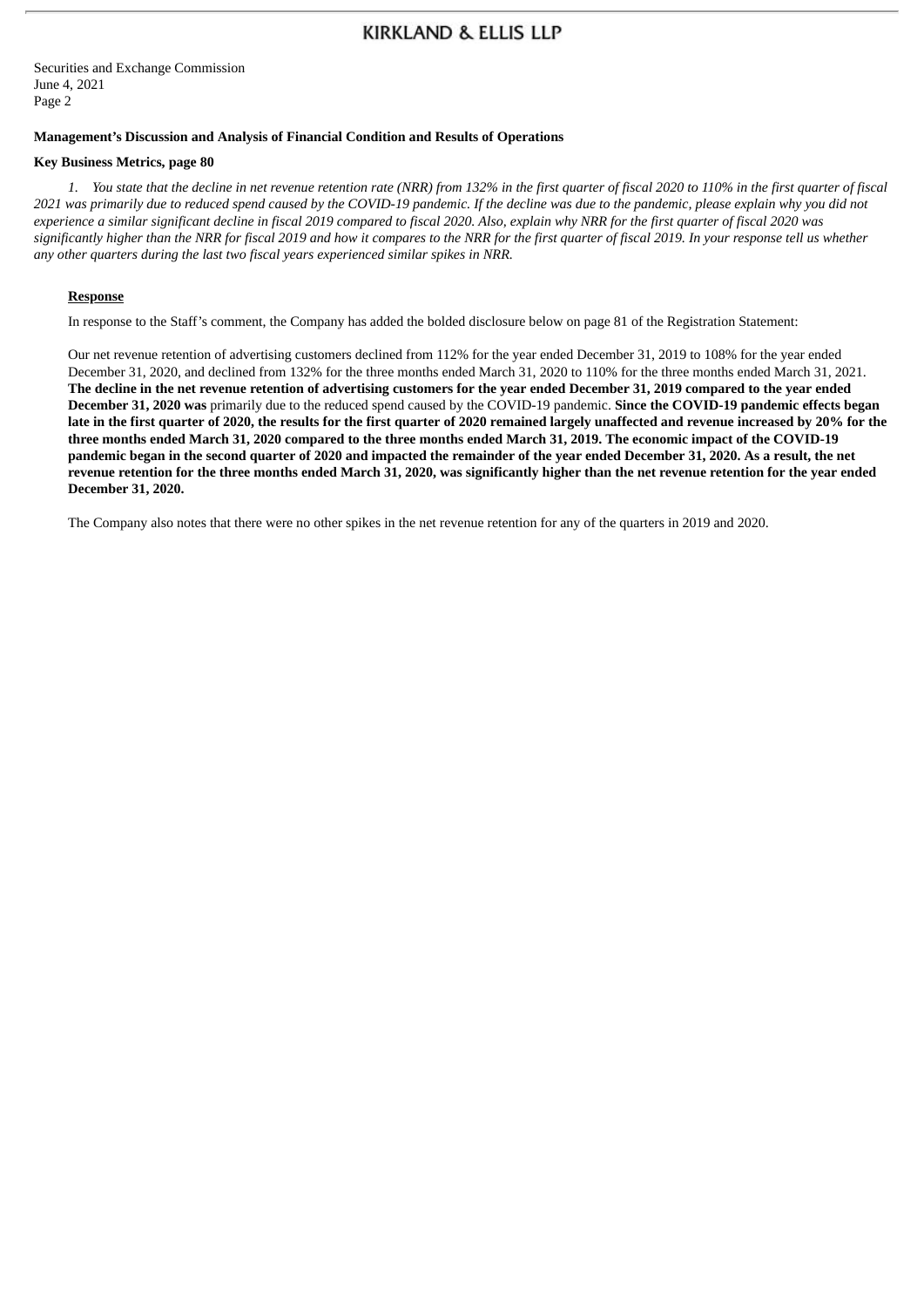Securities and Exchange Commission June 4, 2021 Page 3

### **Management, page 115**

2. We note you identified a director nominee in your Management section on page 115. Please file the consent of the director nominee as an *exhibit to your registration statement. See Rule 438 of Regulation C under the Securities Act.*

#### **Response**

In response to the Staff's comment, the Company has filed the consent of the director nominee as Exhibit 99.1 in accordance with Rule 438 of Regulation C under the Securities Act.

\* \* \* \*